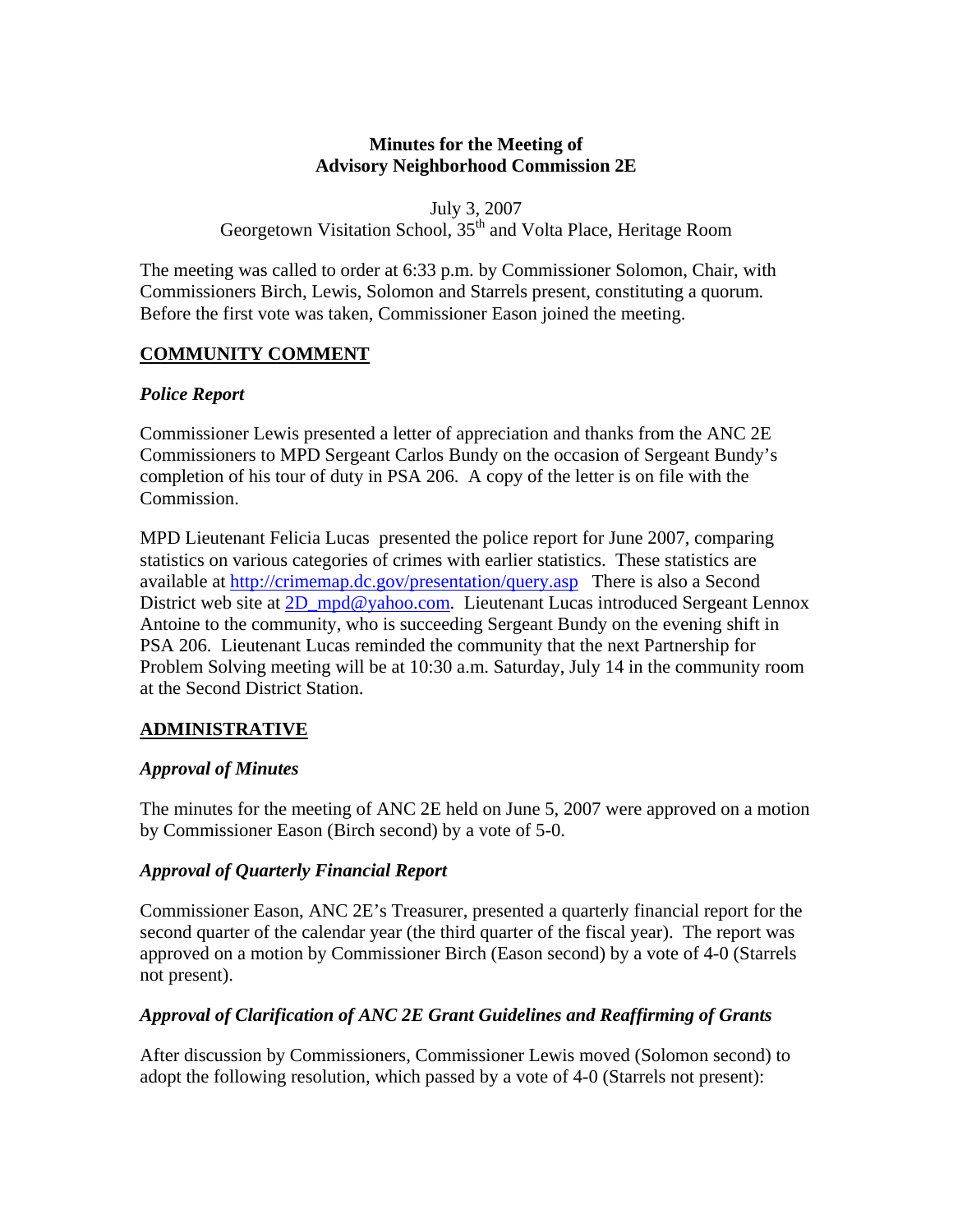The section of the ANC 2E Guidelines for Consideration and Award of Grants entitled "Limits to Grants" is clarified to read as follows:

"Unless determined otherwise in any particular case by the Commission, no single organization may receive grants totaling more than \$1000 in any fiscal year."

ANC 2E reaffirms its approvals at its June 5, 2007 meeting of two separate grants to the Second District Citizens Advisory Council and confirms that these grants are consistent with the Guidelines for grants as clarified.

### **NEW BUSINESS**

#### *ABC Matters*

### **Rugby Café**

Commissioner Starrels reported that discussions are proceeding on a possible Voluntary Agreement with Rugby Café, with the hope of presenting an agreement for approval at the September meeting of the Commission.

#### **ABC Consent Calendar**

On June 26, 2007, the ANC gave notice to the community listing certain establishments that are up for ABC license renewal, with a petition dates of July 9, July 16, July 30 and various dates in August, that will not be reviewed at this time by the ANC unless a request to do so is received by the ANC by the time of this meeting. Such a request was received with respect to Neyla, Royalty Bar and Grill (formerly Fetoosh), and Bangkok Bistro, see below. No other such request had been received as of the time of this meeting. Commissioner Starrels asked if there was a motion to consider any of the remaining listed establishments at this time, and there was no motion. Commissioners and community members proceeded to discuss the three establishments about which questions had been raised

#### **Neyla**

Community members raised concerns about trash-related issues connected with Neyla, including uncontained trash, leaking grease and rodents**.** After discussion, Commissioner Starrels recommended going forward quickly to bring these issues to the attention Neyla's management and of the Department of Public Works and the Department of Health as enforcement matters, rather than filing a protest. It was noted also that to the extent the current Voluntary Agreement may be violated, a remedy is available of a show cause proceeding at ABRA. Commissioner Eason moved to protest the license renewal but there was no second, so this establishment stayed on the consent calendar.

At this point in the meeting, Commissioner Birch moved to approve the ABC consent calendar (Starrels second), which passed by a vote of 5-0.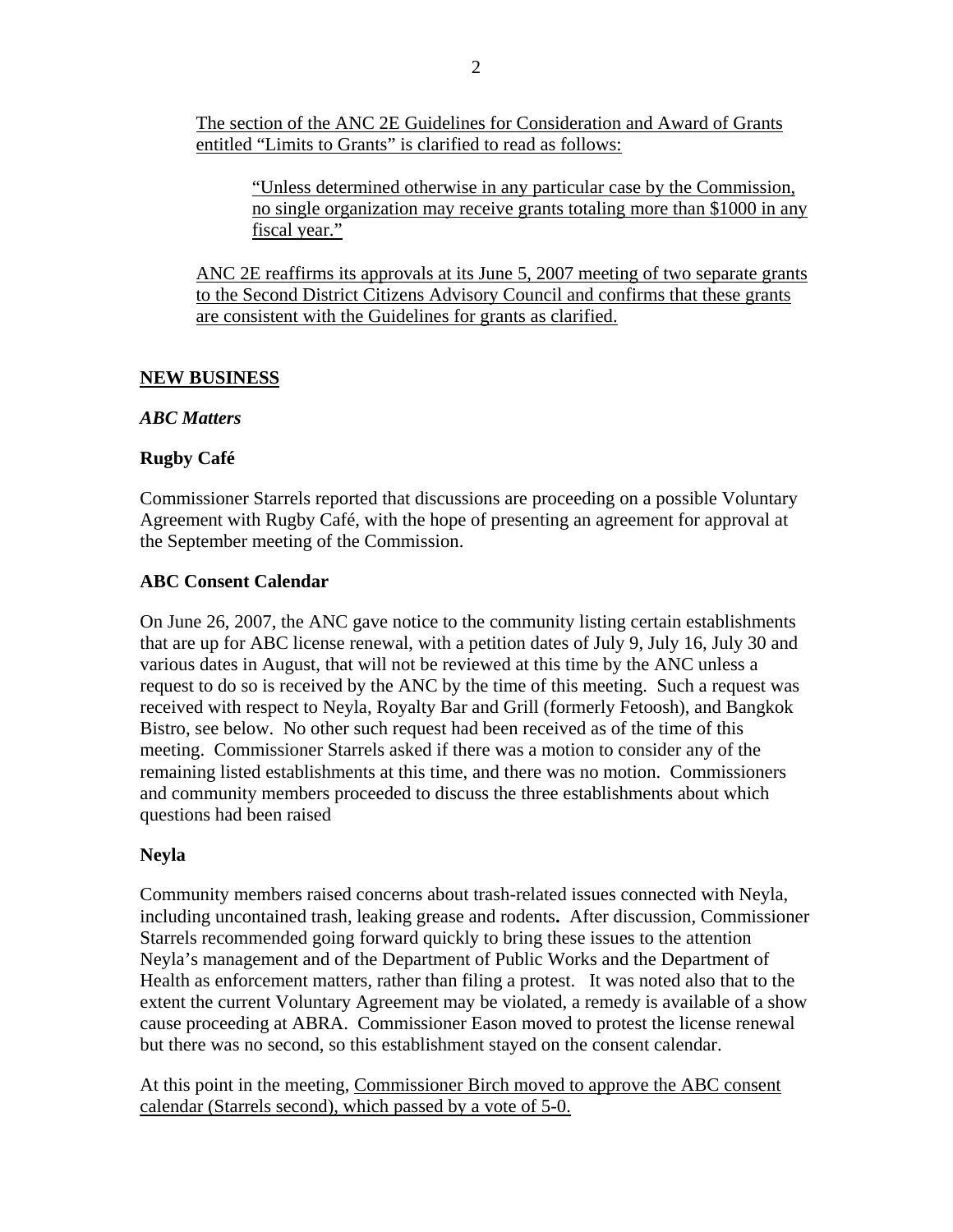### **Bangkok Bistro**

Community members and Commissioners discussed complaints about un-permitted use of a back patio, noise, rats, grease, trash, and obstructing public space. Commissioner Starrels recommend meeting with the owner to correct this and following up with appropriate enforcement actions, including a show cause proceeding if need be. No motion was made to protest the license renewal so the establishment stayed on the consent calendar.

### **Royalty Bar and Grill (formerly Fetoosh)**

Community members and Commissioners observed that this establishment had undergone an apparent significant change of operations. Management had been invited to the ANC meeting to present information on the changes and on contemplated operations, but no management representative was present at the meeting. Commissioner Starrels moved (Eason second) to adopt the following resolution, which was approved by a vote of  $5-0$ :

ANC 2E **protests** the renewal of license No. 3802 at 3277 M Street because of the adverse effect on peace, order, and quiet that the new operation known as Royalty Bar and Grill might have on the community.

### *Special Items*

## **DDOT Rulemaking for Valet Parking**

Commissioners and community members discussed regulations proposed by the D.C. Department of Transportation governing valet parking services that utilize the District of Columbia's public space. It was noted that the current proposal takes into account earlier comments by ANC 2E asking that the regulations accommodate occasional valet parking by residents. Following the discussion, Commissioner Birch moved (Starrels second) to adopt the following resolution, which passed by a vote of 5-0:

ANC 2E appreciates the Department of Transportation's attention to regulate the use of valet parking in the community and is supportive of the proposed rulemaking as it appears in the June 15, 2007 DC Register.

#### *Zoning and Planning*

**Consent Calendar:**Commissioner Birch moved (Eason second) to adopt the following resolution, which passed by a vote of 5-0:

The following items are considered to be on ANC 2E's Consent Calendar and will be sent to the Old Georgetown Board and other agencies without objection:

Georgetown University temporary MRI Mobile Unit

1410  $34<sup>th</sup>$  Street, rear alteration (OGB 07-188, HPA 07-299)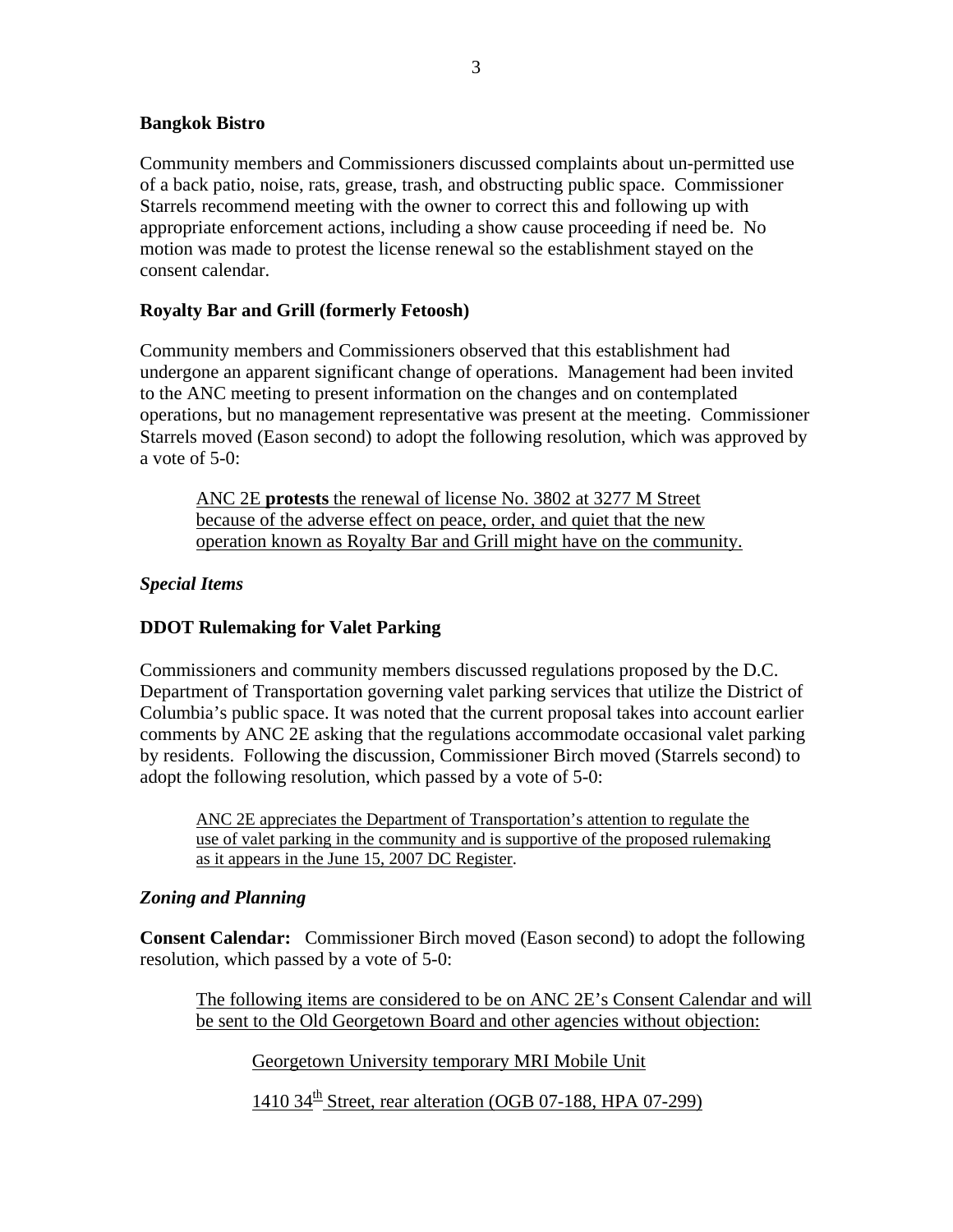1025 31 $\frac{st}{s}$  Street, front door, sign, light fixtures, awning (OGB 07-187)

3034 M Street, Liz Claiborne, storefront alterations, signs, awnings (OGB 07-191

1355 28<sup>th</sup> Street, alteration to door opening for window (OGB 07-189)

2804 O Street, fence and brick piers (OGB 07-183)

 $1617 29<sup>th</sup>$  Street, rear landscape plan, fence, retaining wall, steps, fountain, terrace, relocation of condensers (OGB 07-190)

**BZA Application for 3255 N St (BZA Application # 17643):** An application to the Board of Zoning Adjustment was presented for an area variance to increase the height of a garage at 3255 N Street. After discussion by Commissioners and community members, Commissioner Lewis moved (Eason second) to adopt the following resolution, which passed by a vote of 4-0 (Solomon not present):

ANC 2E recommends that the application for an area variance be denied for this property.

The applicant's proposal exceeds existing height limits and effectively creates a second story on the garage. Functionally and visually, this is not deserving of an area variance.

Functionally, the applicant now claims the area will be used for pool equipment and storage (though not long ago the applicant was saying the space would be used for a teen-age recreation room). Alternatives exist, however, under existing zoning requirements. Pool equipment could be accommodated on the first floor of the garage in the third parking bay, for example, or elsewhere on the property. Storage for canoes – even if this were worthy of serious consideration for an area variance, which we do not believe it is – could similarly be accommodated on the first floor of the garage. There is nothing of substance that is peculiar or exceptional about these circumstances, and no recognizable hardship or special conditions exist that would justify an area variance  $-$  all the more so, given the risk that a second story eventually might be used as a dwelling space.

Visually, a second story on this structure would loom above almost all of the garages in this historic row and would be inconsistent with the historic character of these properties. Granting the application would be of substantial detriment to the public good and inconsistent with the intent and purpose of the zoning regulations.

For these reasons, we recommend that the application for an area variance be denied and we authorize ANC Commissioners Ed Solomon, Ron Lewis, Bill Skelsey, Jenna Lowenstein, Bill Starrels, Tom Birch, and Charles Eason, or any one of them, to represent ANC 2E in presenting this report.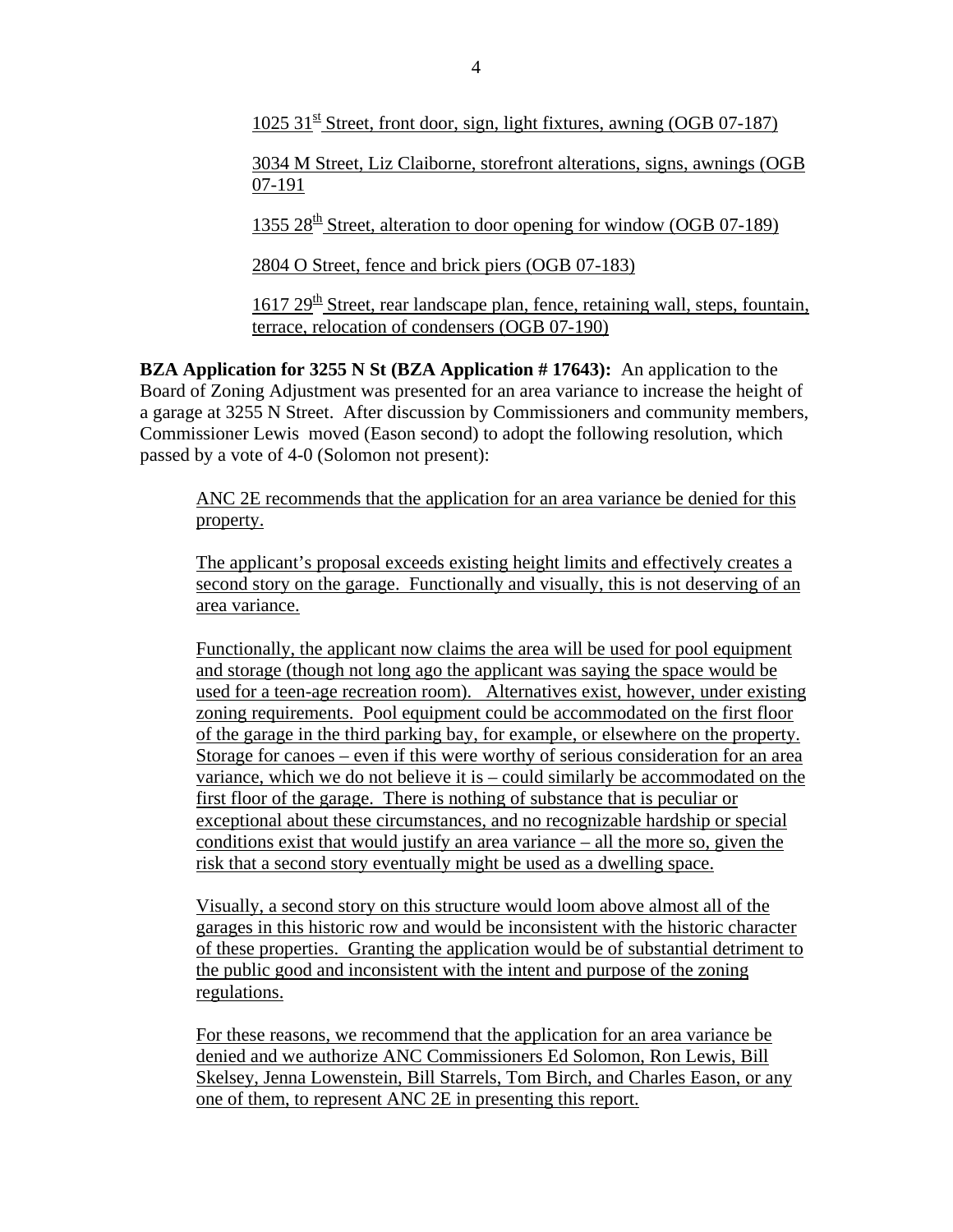**3206 N Street (OGB 07-193):** Plans were presented for an enclosure of a sitting area under a trellis. After discussion by Commissioners and community members, Commissioner Starrels moved (Eason second) to adopt the following resolution, which passed by a vote of 5-0:

ANC 2E objects to the proposed concept to enclose the seating area. It does not fit in with the neighborhood and compromises and violates the open space which is an amenity to the community.

#### **2800 Pennsylvania Avenue, Four Seasons Hotel –**

Plans were presented for alterations, an addition and new terrace at the second floor level, alterations to the Canal and east facades, and enclosure of a balcony.

**OGB 07-200:** After discussion by Commissioners and community members, Commissioner Starrels moved (Eason second) to adopt the following resolution, which passed by a vote of 5-0:

ANC 2E has no objection to the plans as presented.

**OGB 07-199:** After discussion by Commissioners and community members, Commissioner Starrels moved (Eason second) to adopt the following resolution, which passed by a vote of 5-0:

ANC 2E has no objection to the plans as presented.

**OGB 07-194:** After discussion by Commissioners and community members, Commissioner Starrels moved (Solomon second) to adopt the following resolution, which passed by a vote of 5-0:

ANC 2E does not object to the concept as presented. While not objecting to this concept, we do note concern that attention be given to the interaction of the  $29<sup>th</sup>$  Street terrace façade with the street, so that it continues to convey the spirit of the open corridor that it is generally enclosing.

**1626-32 Wisconsin Avenue (OGB 07-186):** Concept plans had been shown to the Commission for construction of a new condominium building facing  $33<sup>rd</sup>$  Street. Rather than presenting those plans at the meeting, the applicant withdrew them from the Commission's consideration and committed to notifying the Old Georgetown Board in writing that the applicant was withdrawing the plans from OGB consideration on July 5 After discussion by Commissioners and community members, Commissioner Lewis moved (Starrels second) to adopt the following resolution, which passed by a vote of 5-0: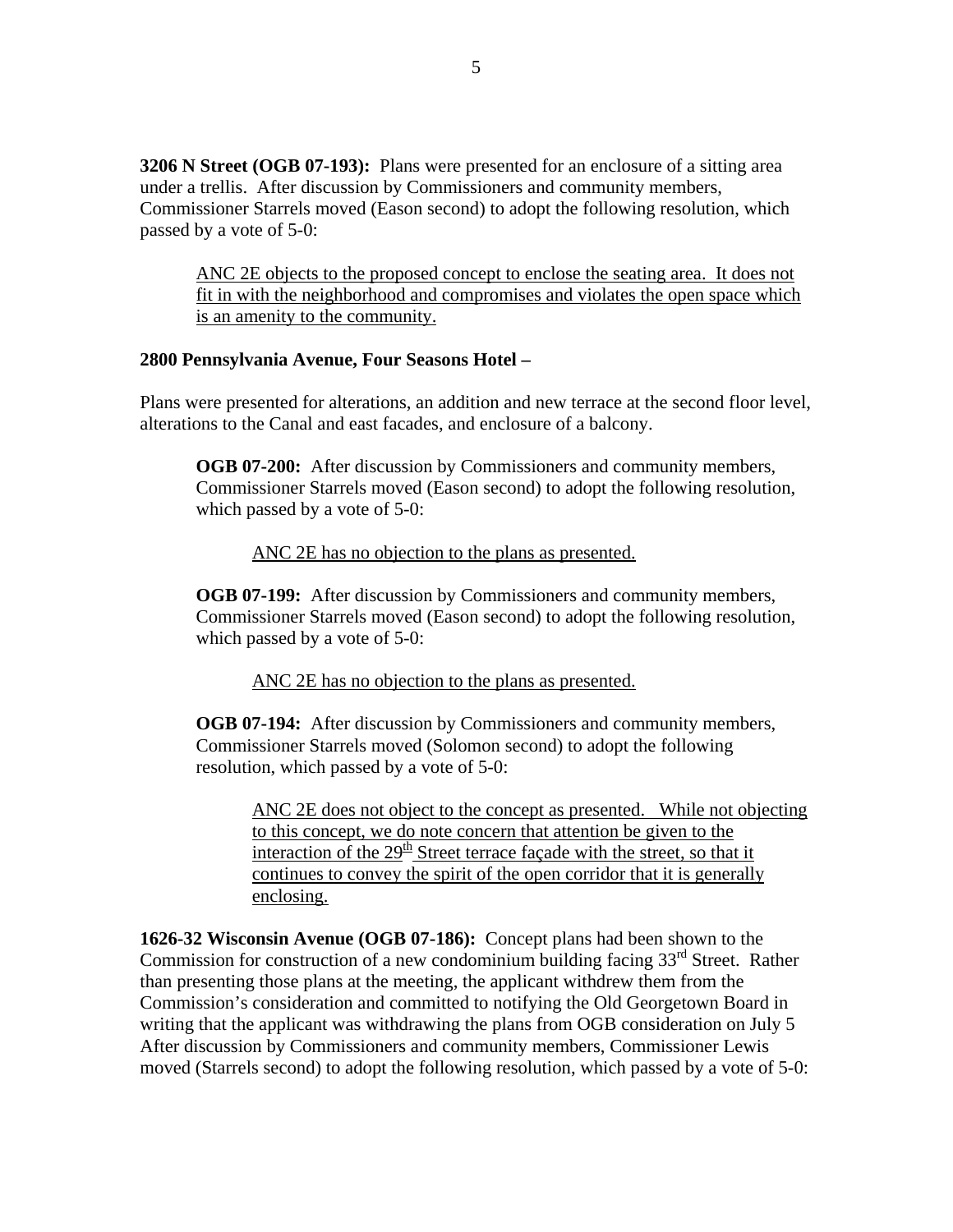ANC 2E appreciates that the application has been withdrawn and that the applicant will meet with the neighbors and community representatives over the summer to discuss the possibilities at this site. We understand that the application will not be considered at the July 5 OGB meeting but if it is, ANC 2E feels the proposed plans are too tall, too large for the site and not in keeping with historic Georgetown.

**3509 M Street (OGB 07-196):** Plans had been shown to the Commission for partial demolition, alterations, and side and rear additions to create a medical building. However, the applicant's representative did not appear at the Commission meeting when this matter was considered. After discussion by Commissioners and community members, Commissioner Starrels moved (Lewis second) to adopt the following resolution, which passed by a vote of 5-0:

Because of the absence of the architects who were to do a presentation to the ANC, we did not have an opportunity to review this project properly; and because of the high visibility and historical significance of the site, the effects of excavation and construction on adjacent properties, and the magnitude of the proposal, we cannot support the project as we understand it, and we urge the Old Georgetown Board to postpone consideration until September or some later date to permit the ANC and the community to review and comment on the project.

**Georgetown University, multi-sports facility and athletic training facility (OGB 07- 185 and -185B):** Plans were presented for a multi-sports facility and an athletic training facility. After discussion by Commissioners and community members, Commissioner Solomon moved (Starrels second) to adopt the following resolution with respect to design matters considered by the Old Georgetown Board, which passed by a vote of 5-0:

ANC 2E has no objection to the concept as presented.

**1413 35th Street (OGB 07-169):**Plans had been shown to the Commission for enlarging a front window well and moving utility connections; new windows on the side elevation; raising the roof and altering the roof line with a new parapet; alterations to rear door and rear windows; and front and rear site work. Subsequently, the applicant withdrew from consideration the proposals affecting the roof line and parapet. The applicant's representative did not appear at the Commission meeting when this matter was considered. After discussion by Commissioners and community members, Commissioner Lewis moved (Starrels second) to adopt the following resolution, which passed by a vote of 5-0:

ANC 2E has serious concerns about changes to the windows and doors, with special concern for the highly visible windows on the north side façade. We agree with the many neighbors who have noted their objections to these proposals and we note that the D.C. Historic Preservation Office has written, "Changing the location, covering-up or changing the dimensions of a window opening is almost never appropriate since it alters the character of the existing window."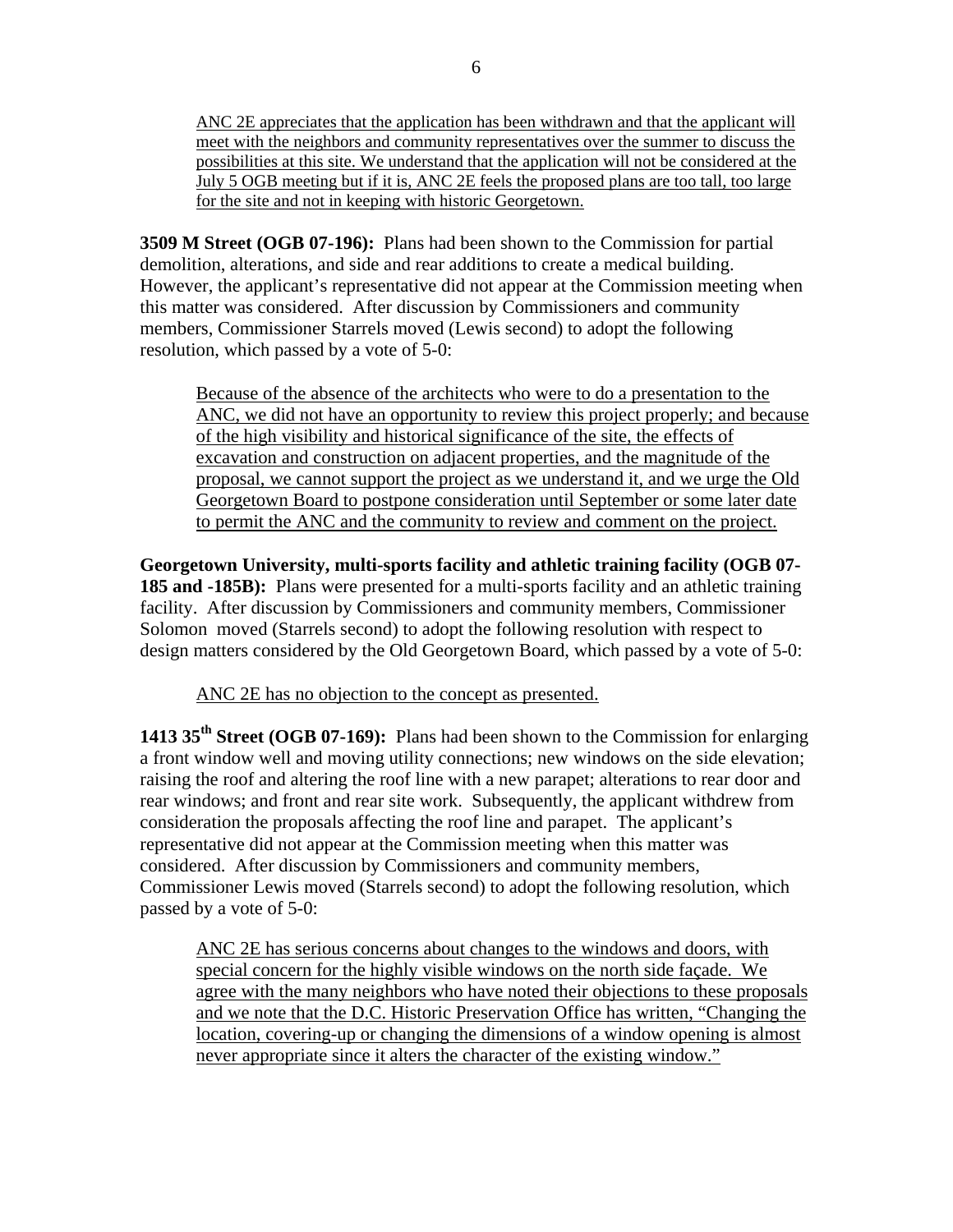**3058 R Street (OGB 07-137):** Plans had been presented for alterations to the east and rear facades and a new stone terrace. However, the applicant's representative did not appear at the Commission meeting when this matter was considered. After discussion, Commissioner Eason moved (Starrels second) to adopt the following resolution, which passed by a vote of 5-0:

In the absence of a representative of the applicant appearing at the ANC 2E meeting to present the proposal, the Commission asks the Old Georgetown Board to defer consideration of the application at this time.

**1611 29<sup>th</sup> Street (OGB 07-170):** Plans were presented for a new double garage door. After discussion by Commissioners and community members, Commissioner Eason moved (Birch second) to adopt the following resolution, which passed by a vote of 5-0:

ANC 2E reaffirms the position adopted at our meeting on June 5, 2007, following review of the additional materials submitted by the applicant.

**3213 P Street, Proper Topper (OGB 07-197):**Plans were presented for a 2-story rear and side addition. After discussion by Commissioners and community members, Commissioner Birch moved (Starrels second) to adopt the following resolution, which passed by a vote of 5-0:

ANC 2E has no objection to the plans as proposed for concept review.

**2913 Dumbarton Street (OGB 07-179):**Plans were presented for renovation and an addition. After discussion by Commissioners and community members, Commissioner Birch moved (Lewis second) to adopt the following resolution, which passed by a vote of  $5-0$ :

In view of the late presentation of plans and the inadequacy of information contained and the inattention of the applicant to contact neighbors to discuss the proposed rear addition, ANC 2E requests that the Old Georgetown Board defer consideration of this project to its September meeting with the hope that the concerns of neighbors might be addressed.

**1645 31<sup>st</sup> Street (OGB 07-127):** The applicant did not appear at the meeting to present plans but instead sent a communication that the plans differed from the previous month's presentation only in exterior finishes. After discussion, Commissioner Eason moved (Birch second) to adopt the following resolution, which passed by a vote of 4-0-1 (Starrels abstaining):

ANC 2E ratifies and reaffirms our previous comments to the Old Georgetown Board with respect to the massing, design, and finishes of the proposed second residence and asks that the proposal be denied